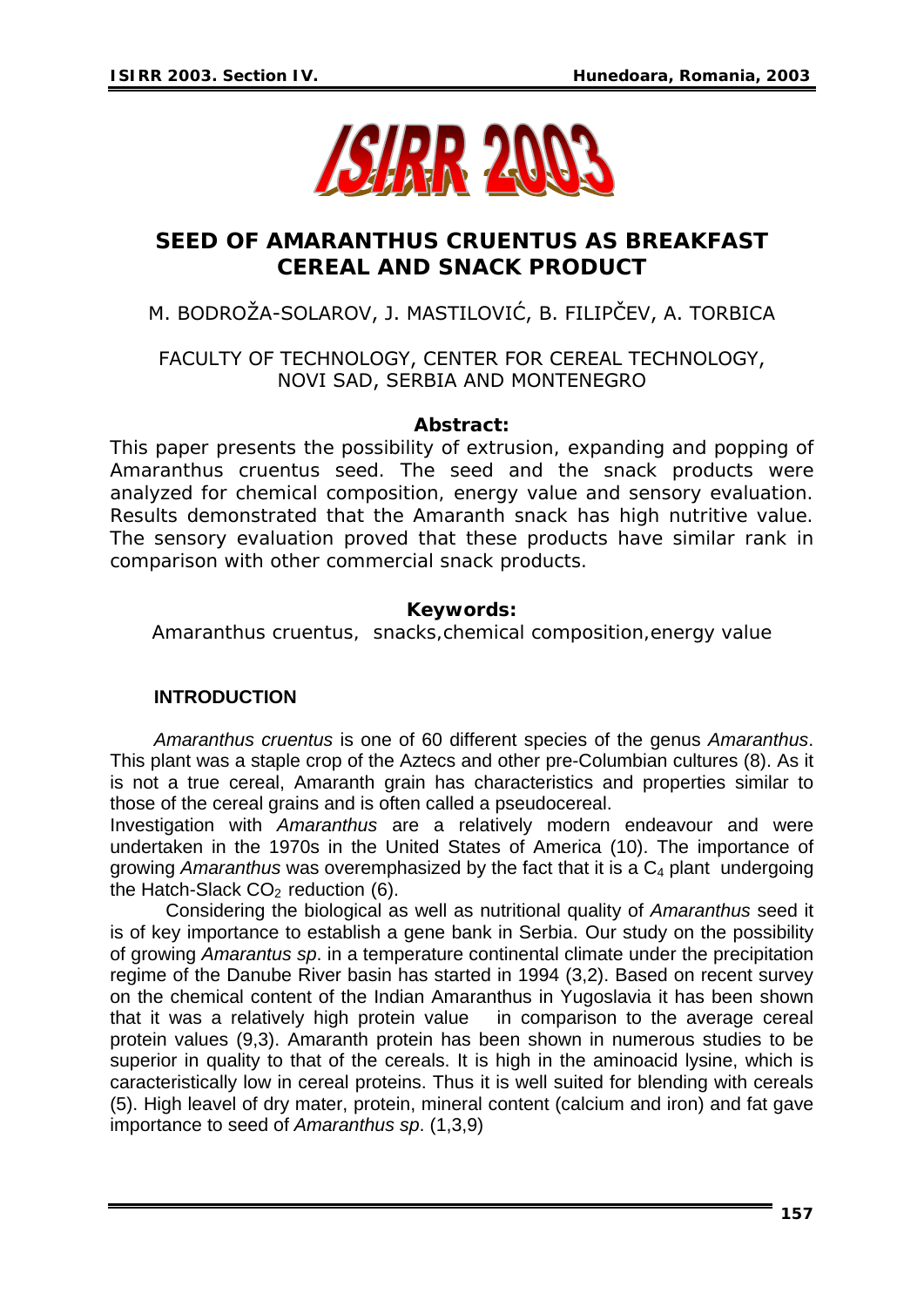The *Amaranthus sp.* seed can be expanded and milled similar to corn. Extrudates have a pleasant specific taste and can be used as a separate snack, addition to müsli, cake decoration or as raw material for further processing (4).

It has long been known that Amaranth seeds expand or "pop" when heated. Popped Amaranth is used as an ingredient in snack, sometimes along with popped popcorn and in caramel corn or comparable sweet snacks (1,4,5).

The small size of the seeds and their oil content of aproximatly 8% allows exstrusion without grinding or adding additional water. By selecting the proper screw configuration along with a range of barrel temeratures and screw speeds, extruded products with varying degrees of expansion can be obtained (5).

#### **MATERIAL AND METHODS**

Seed of selected lines of *Amaranthus cruentus* No. A-17 used in investigation, were popped, expanded and extruded.

Popping of *A.cruentus* seed was on aluminium hot plate at 200<sup>°</sup> C for 15-20 sec. *A.cruentus* seed was expanded using Expander LGUN with preasure of 11,5 A.

In this paper we also investigated pellets which were produced by exstrusion using "Brabender " 20 DN extruder with a range of barel temperature (100 $^{\circ}$  C) and screw speeds of 150-200 o/min.

Proximate chemical analyses were determined according to the official regulations in force  $(7)$ . Protein content  $(N \times 5.8)$  was estimated by the Kjeldahl method. Carbohydrate content was estimated determing the total starch content according to Ewans and the reducing sugar content by Luff-Schoorl. Fat content was determined by Soxhlet extraction. Cellulose content was determined according to Wender. Moisture and ash content were determined by standard methods according to the official regulations.

#### **RESULTS AND DISCUSSION**

Chemical composition of *Amaranthus cruentus* seed and the snack products is presented in Table 1. The average protein content of *Amaranthus cruenus* seed was 17.6% (Table 1).The protein content of the snack products ranged fom 12.2% to 16.5%. The protein content of snack products are similar to the protein content of the raw seeds, except of the extruded pellets (Table 1).The protein content fall within ranges obtained by other authors.

The ash, fat and cellulose content of *Amaranthus cruentus* seed and snack products are higher than in cereals (Table 1).

The average ash, fat and cellulose content are 2.73%, 6.5% and 4.4% respectively (Table 1).

Data on energy and calorie distributions are reported in Table2. Energy values of *Amaranthus cruentus* seed and snack products are similar and range betweens 1665.9 kJ and 1705.9 kJ/100g dry basis (Table 2).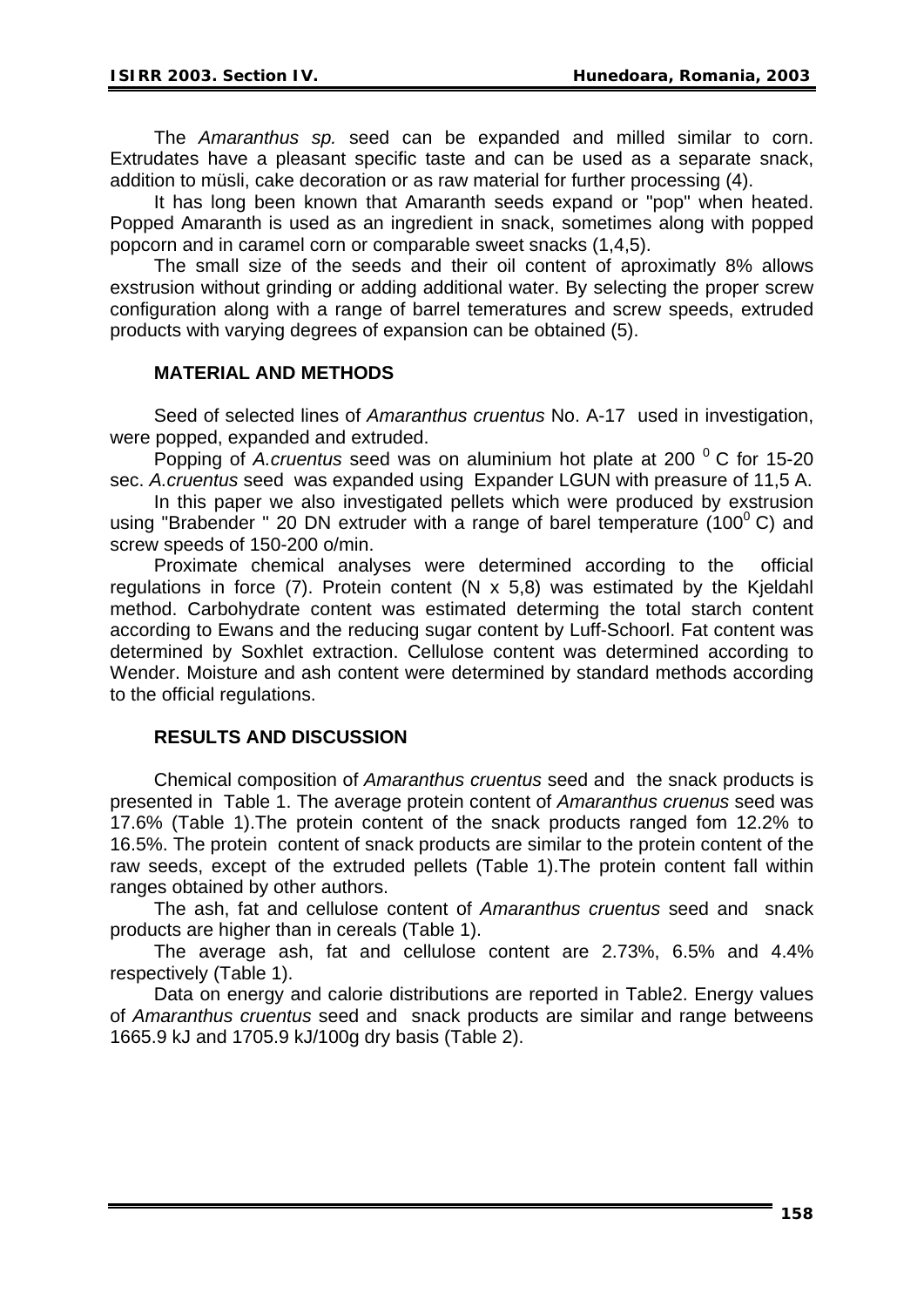|                                               | rapid II. Oompooliich of Amarahii ooca ahd onder producto |         |       |       |         |         |
|-----------------------------------------------|-----------------------------------------------------------|---------|-------|-------|---------|---------|
| Amaranth seed,                                | Moisture                                                  | Protein | Ash   | Fat   | Cellul. | Carbohy |
| and snack products                            | (% )                                                      | % d.m.  | %d.m. | %d.m. | %d.m.   | drates  |
| seed of<br>A.cruentus No. A.17                | 11.3                                                      | 17.6    | 3.26  | 7.2   | 5.5     | 64.3    |
| <b>Expanded pellets</b><br>100% Amaranth seed | 7.9                                                       | 16.5    | 3.04  | 7.0   | 5.2     | 68.2    |
| <b>Extruded pellets</b><br>100% Amaranth seed | 6.6                                                       | 12.2    | 1.56  | 4.5   | 1.7     | 77.2    |
| Popped A.cruentus                             | 1.1                                                       | 16.1    | 3.05  | 7.3   | 5.0     | 67.2    |
| seed                                          |                                                           |         |       |       |         |         |
| Average                                       | 6.7                                                       | 15.6    | 2.73  | 6.5   | 4.4     | 69.2    |

*Table 1.- Composition of Amaranth seed and snack products* 

| Table 2.- Energy and caloric value of Amaranthus cruentus seed |
|----------------------------------------------------------------|
| and the snack products                                         |

| Energy value     | seed of    | Expanded   | Extruded   | Popped           |
|------------------|------------|------------|------------|------------------|
|                  | A.cruentus | A.cruentus | A.cruentus | A.cruentus seed, |
|                  | No. A.17   | seed,      | seed,      |                  |
| kJ /100g.d.m.    | 1665,9     | 1705.9     | 1690.8     | 1693.5           |
| kcal. /100g.d.m. | 392.4      | 401.8      | 398.1      | 398.9            |

Energy distribution has shown that more than 65% energy is obtained from carbohydrates (Fig.1) The sensory evaluation proved that these products have similar rank in comparison with other commercial snack products (Table3).





3- Extruded A.cruentus seed 4- Popped A.cruentus seed